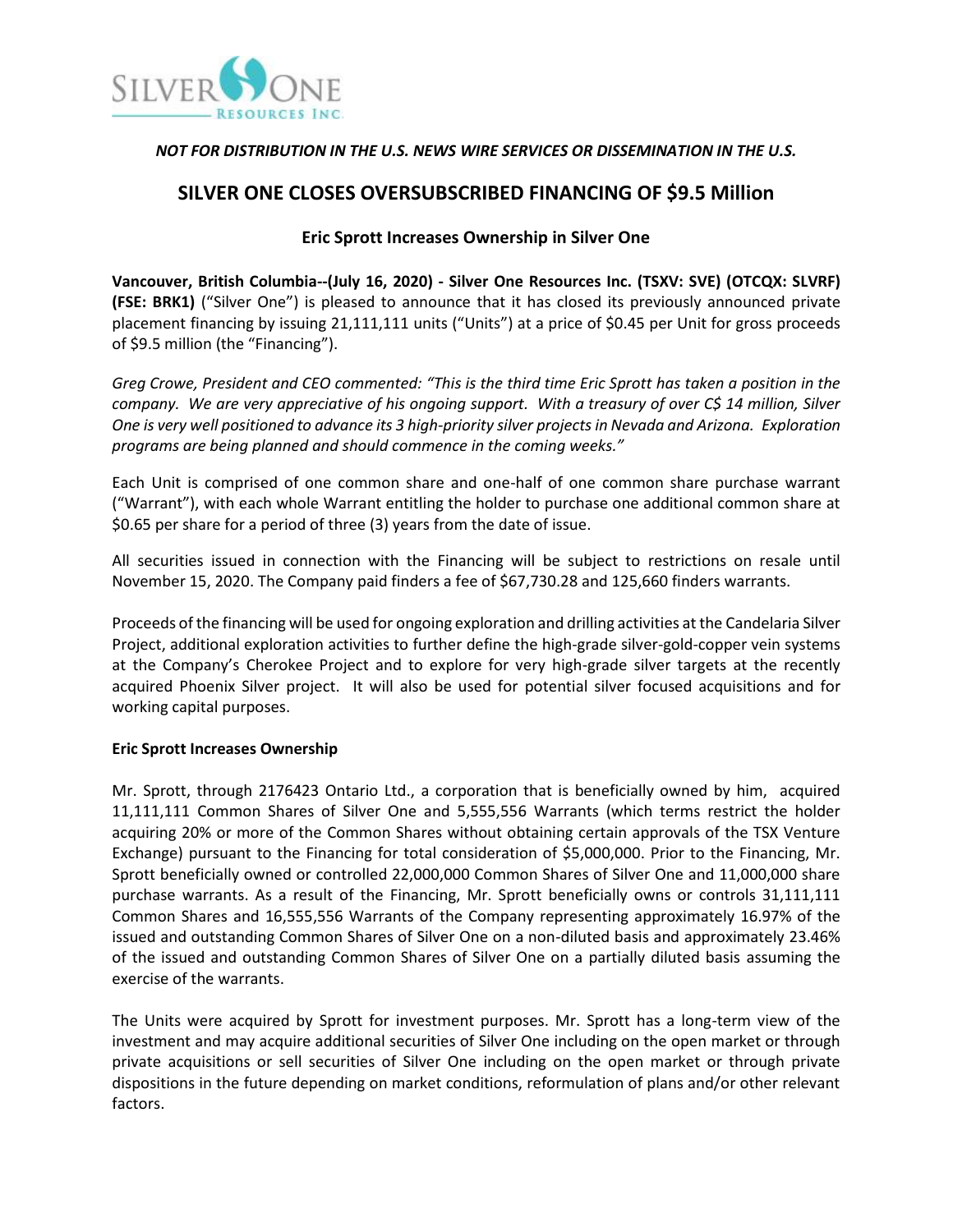

A copy of Sprott's early warning report will appear on Silver One's profile on SEDAR and may also be obtained by calling (416) 945-3294 (200 Bay Street, Suite 2600, Royal Bank Plaza, South Tower, Toronto, Ontario M5J 2J2)

This news release does not constitute an offer to sell, or solicitation of an offer to buy, nor will there be any sale of any of the securities offered in any jurisdiction where such offer, solicitation or sale would be unlawful, including the United States of America. The securities being offered as part of the Offering have not been, and will not be, registered under the United States Securities Act of 1933, as amended (the "U.S. Securities Act"), or any state securities laws, and accordingly may not be offered or sold in the United States except in compliance with the registration requirements of the U.S. Securities Act and any applicable state securities laws, or pursuant to available exemptions therefrom.

#### **About Silver One**

Silver One is focused on the exploration and development of quality silver projects.

The Company holds an option to acquire a 100%-interest in its flagship project, the past-producing Candelaria Silver Mine, Nevada. Potential reprocessing of silver from the historic leach pads at Candelaria is being investigated. Additional opportunities lie in previously identified high-grade silver intercepts down-dip and the possibility of increasing the substantive silver mineralization along-strike from the two past-producing open pits.

The Company has staked 636 lode claims and entered into a Lease/Purchase Agreement to acquire five patented claims on its Cherokee project located in Lincoln County, Nevada, host to multiple silver-coppergold vein systemstraced to date for over 12 km along-strike. The property also has potential for limestone related polymetallic plus silver and gold and/or other intrusive related systems at depth.

Silver One holds an option to acquire a 100% interest in the Silver Phoenix Project. The Silver Phoenix Project is a very high-grade native silver prospect that lies within the "Arizona Silver Belt", immediately adjacent to the prolific copper producing area of Globe, Arizona.

In addition, the Company also holds a 100% interest in three significant silver assets located in Mexico – Peñasco Quemado, Sonora; La Frazada, Nayarit; and Pluton, Durango.

### **For more information, please contact:**

Silver One Resources Inc. Gary Lindsey Phone: (720) 273-6224 Email: [gary@strata-star.com](mailto:gary@strata-star.com)